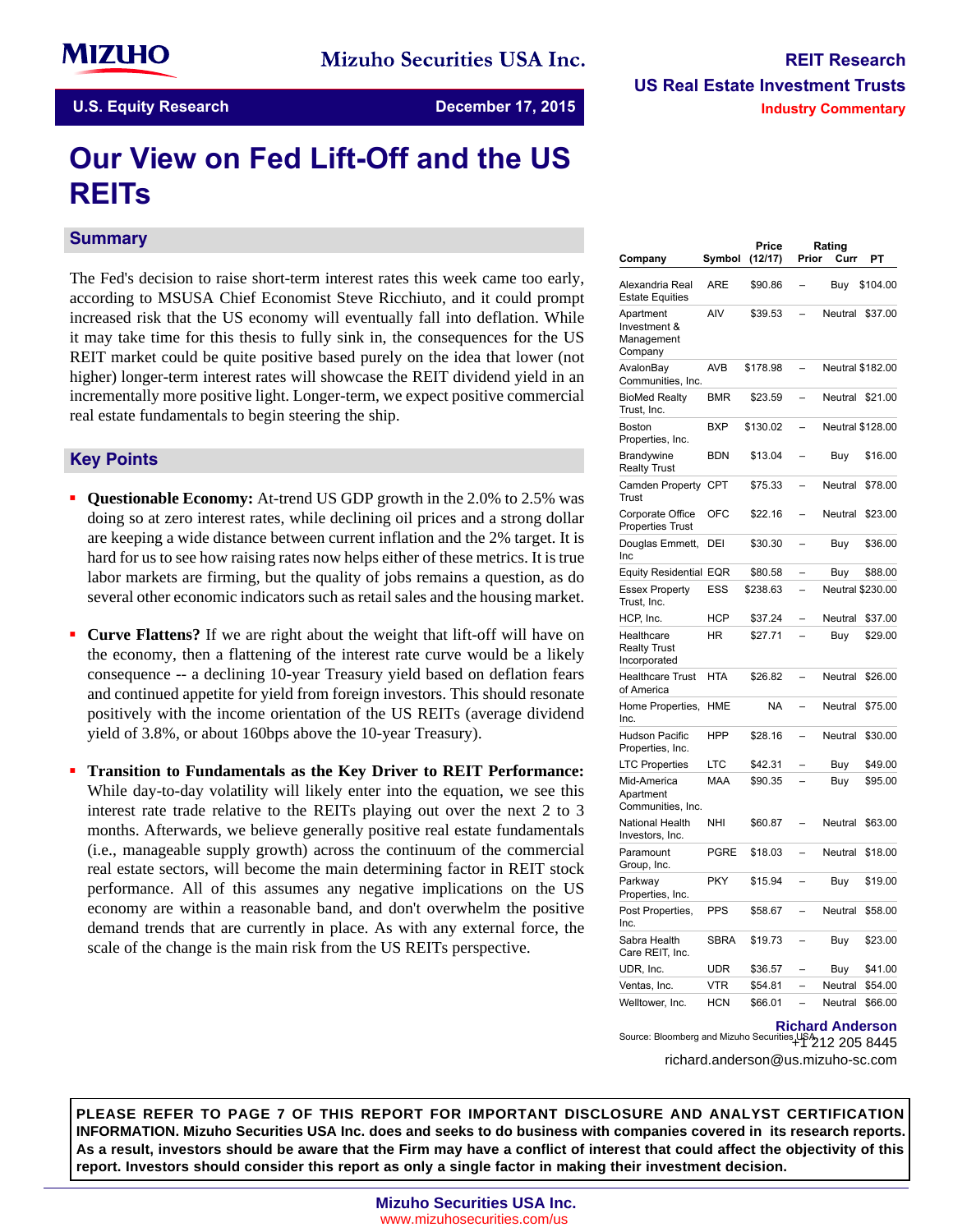# **Our View on Interest Rates and the REITs**

The Fed's decision to raise short-term interest rates this week came too early, according to MSUSA Chief Economist Steve Ricchiuto, and it could prompt increased risk that the US economy will eventually fall into deflation or worse. Attrend US GDP growth in the 2.0% to 2.5% was doing so at zero interest rates, while declining oil prices and a strong dollar are keeping a wide distance between current inflation and the 2% target. It is hard for us to see how raising rates now helps either of these metrics. It is true labor markets are firming, but the quality of jobs remains a question, as do several other economic indicators such as retail sales and the housing market.

While it may take time for this thesis to sink in, the intermediate-term consequences for the US REIT market could be quite positive based purely on the idea that lower longer-term interest rates will showcase the average REIT dividend yield in an incrementally more positive light. Here is the roadmap to our thinking:

- **Initial Reaction:** We think the universally positive stock market reaction in the moments following the announced 25bps increase to the Fed Funds rate was a function of carefully-chosen language pertaining to future policy changes (e.g., "gradual", etc.) and a small reigning in of the dots versus September. That fully reversed itself during Thursday's trading session, which did not surprise us. Often the contrarian, economist Ricchiuto read the message as more hawkish than dovish, taking the stance that the market ultimately wanted a clearer message that future interest rate increases would be more subdued than what was communicated in the Fed's message. In the interest of maintaining credibility, we think the Fed's options are somewhat limited going forward, with "one and done" appearing to be off the table except in the most extreme of circumstances.
- **Curve Flattens:** If we are right about the weight that lift-off will have on the economy, then a flattening of the interest rate curve would be a likely consequence -- a declining 10-year Treasury yield based on deflation fears and continued appetite for yield from foreign investors. This should resonate positively with the income orientation of the US REITs (average dividend yield of 3.8%, or about 160bps above the 10-year Treasury). While day-today volatility will likely require some anxiety medication, we see this interest rate trade relative to the REITs playing out over the next 2 to 3 months. As a general rule of thumb, the higher the dividend yield currently, the more likely the stock will outperform.
- **Operating Fundamentals Takeover:** Afterwards, we believe generally positive real estate fundamentals (i.e., manageable supply growth) across the continuum of the commercial real estate sectors, will become the main determining factor in REIT stock performance. At this point, investors will be faced with a menu of considerations when choosing sectors and stocks once the interest rate trade has run its course.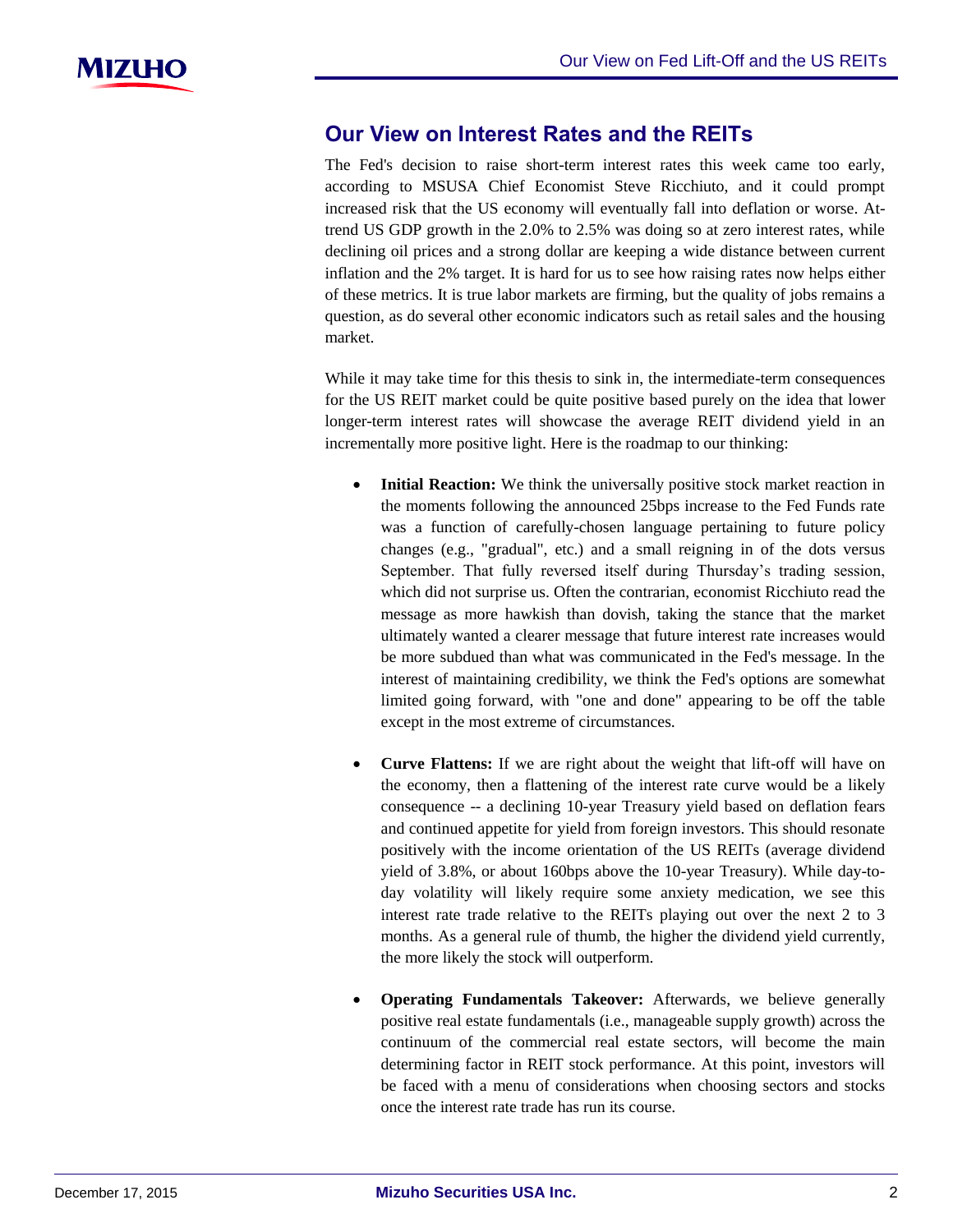

All of this assumes any negative implications on the US economy are modest, and don't overwhelm the positive demand trends that are currently in place. Should the Fed's move result in substantially worse economic consequences during 2016, we may have to reassess our thesis.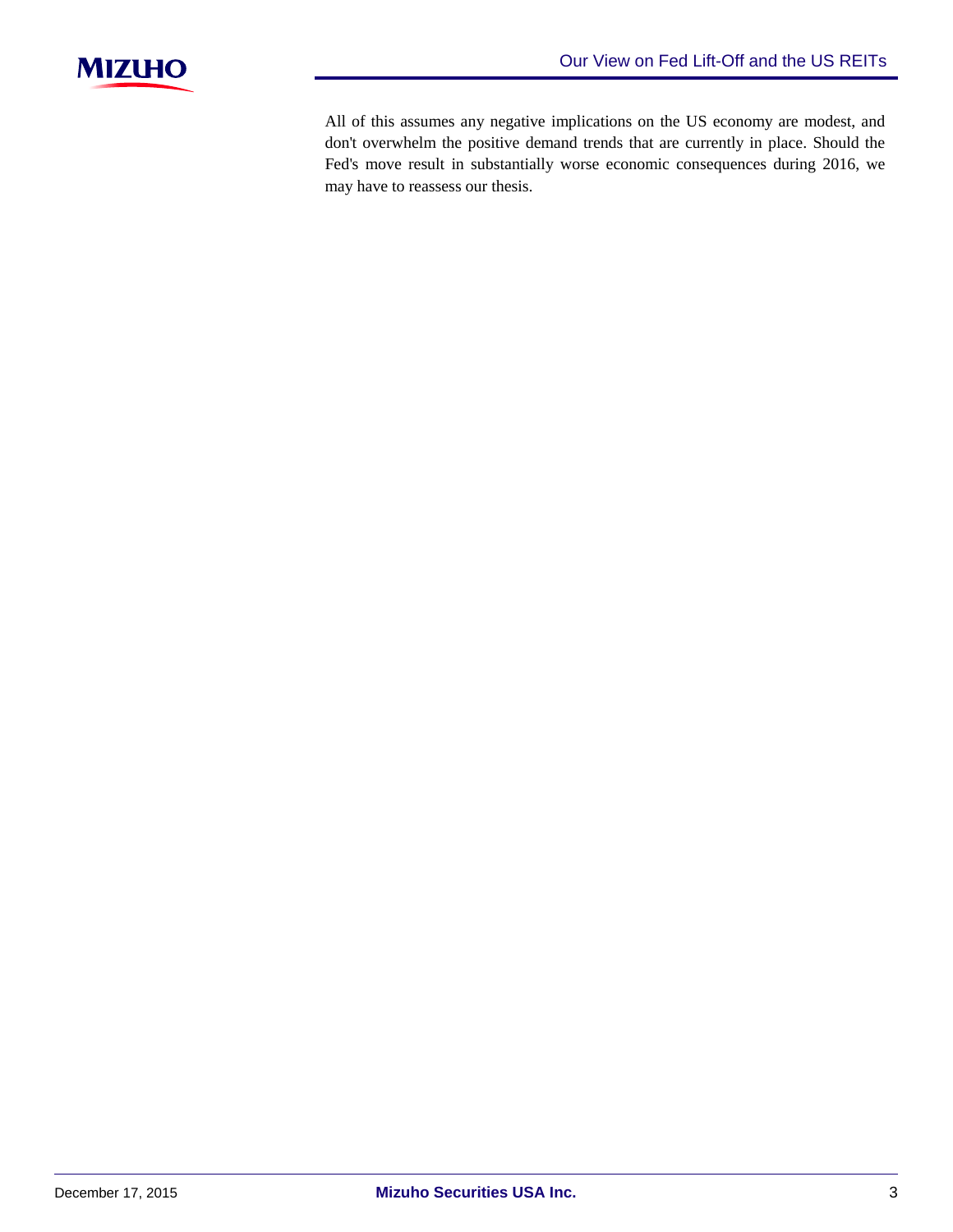

# **Price-Target-Calculation-and-Key-Risks**

# *Alexandria Real Estate Equities*

Our price target is based on a 5% range around 21x our 2016 AFFO estimate. Should consolidation in the biotech and pharmaceuticals industries create a declining need for space, our price target may not be achieved.

### *Apartment Investment & Management Company*

Our price target is based on a 5% range around 18.5x our 2016 AFFO estimate. Should the company's redevelopment platform experience further cost overruns and delays, our price target may not be achieved.

### *AvalonBay Communities, Inc.*

Our price target is based on a 5% range around 23.5x our 2016 AFFO estimate. Should the company's extensive development pipeline produce returns below current expectations, our price target may not be achieved.

# *BioMed Realty Trust, Inc.*

Our price target is based on a 5% range around 17x our 2016 AFFO estimate. To the extent consolidation in the biotech and pharmaceutical industries reduce space needs, our price target may not be achieved.

# *Boston Properties, Inc.*

Our price target reflects a 14% to 17% discount range relative to our NAV estimate. Should the technology industry begin to slow resulting in reduced demand for office space in San Francisco, Boston and New York City, our price target may not be achieved.

# *Brandywine Realty Trust*

Our price target is based on a 5% range around 17x our 2016 AFFO estimate. To the extent the city of Philadelphia is unable to produce incremental organic growth to support the company's portfolio, our price target may not be achieved.

# *Camden Property Trust*

Our price target is based on a 5% range around 18.5x our 2016 AFFO estimate. Should CPT's DC and Houston exposure weigh on growth to a degree greater than we expect, our price target may not be achieved.

# *Corporate Office Properties Trust*

Our price target is based on a 5% range around 14.5x our 2016 AFFO estimate. Should the US government continue to negatively impact the demand for office space in the Washington DC metro area to a degree greater than expected, our price target may not be achieved.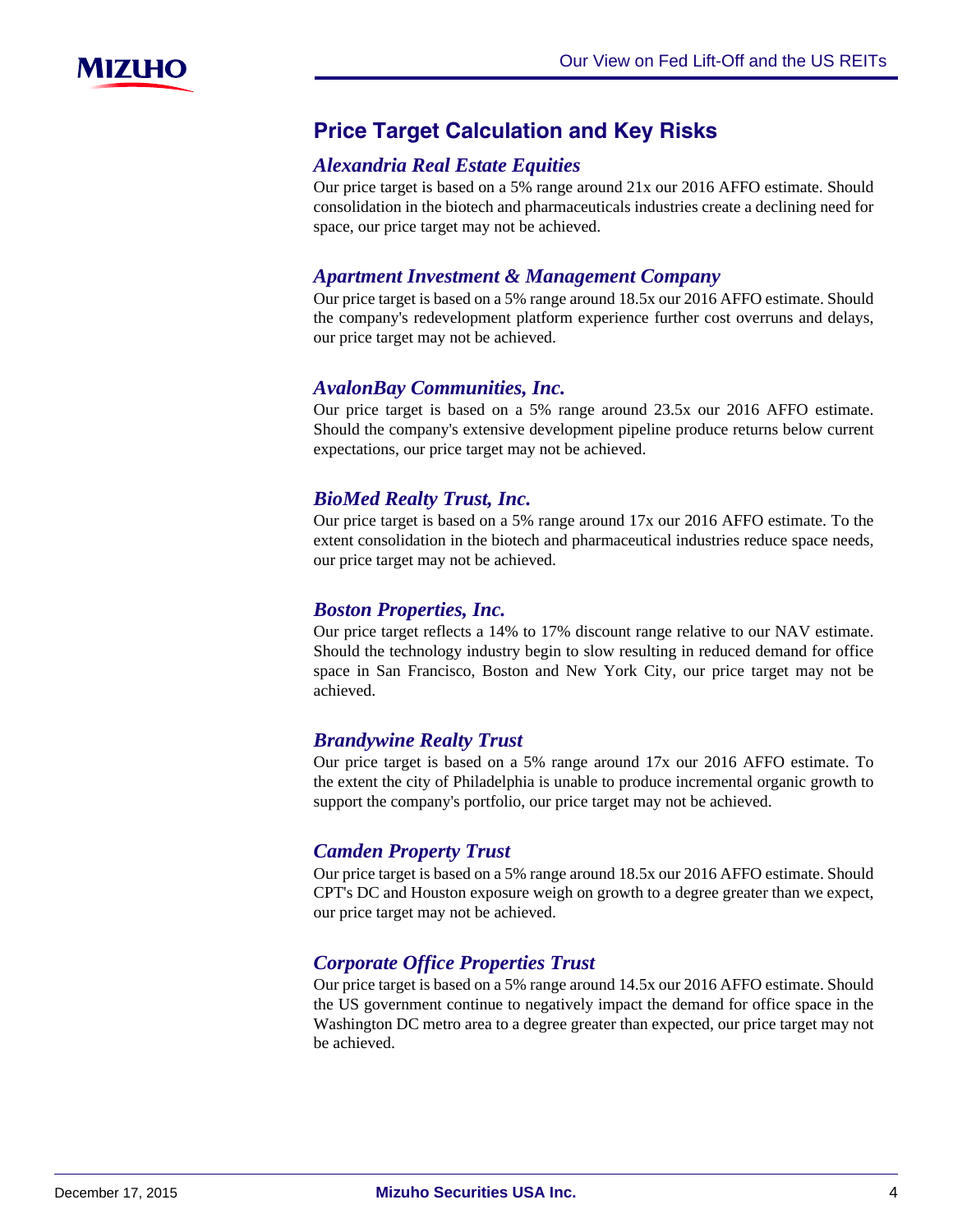

#### *Douglas Emmett, Inc*

Our price target is based on a 5% range around 25x our 2016 AFFO estimate. Should the economy of the state of California negatively impact business development, our price target may not be achieved.

### *Equity Residential*

Our price target is based on a 5% range around 25.5x our 2016 AFFO estimate. If the company's same store growth prospects decline in the face of increased competition from new supply, our price target may not be achieved.

### *Essex Property Trust, Inc.*

Our price target is based on a 5% range around 23.5x our 2016 AFFO estimate. Should the performance of its West Coast markets be negatively impacted by supply, primarily in Seattle and San Jose, our price target may not be achieved.

### *HCP, Inc.*

Our price target is based on a 5% range around 14x our 2016 AFFO estimate. To the extent the company's increasing exposure to operating leases, including the planned investment in CCRCs, falls short of growth expectations, our price target may not be achieved.

### *Healthcare Realty Trust Incorporated*

Our price target is based on a 5% range around 20x our 2016 AFFO estimate. Should the company's same store growth fail to maintain its historic pace of performance, our price target may not be achieved.

# *Healthcare Trust of America*

Our price target is based on a 5% range around 18x our 2016 AFFO estimate. If the company's active investment platform result in weaker than expected performance in future periods, our price target may not be achieved.

# *Home Properties, Inc.*

Our final price target is based on 17.2x our 2016 AFFO estimate. Our final risk statement was: Should HME's low turnover property type underperform to a degree greater than we anticipate, or should the deal not be consummated, our price target may not be achieved.

# *Hudson Pacific Properties, Inc.*

Our price target reflects a 14% to 17% discount range relative to our NAV estimate. To the extent the technology industry in San Francisco and Seattle begin to slow resulting in a reduced pace of office space needs, our price target may not be achieved.

### *LTC Properties*

Our price target is based on a 5% range around 17x our 2016 AFFO estimate. To the extent the regulatory environment negatively impacts rent coverages in the company's skilled nursing portfolio, our price target may not be received.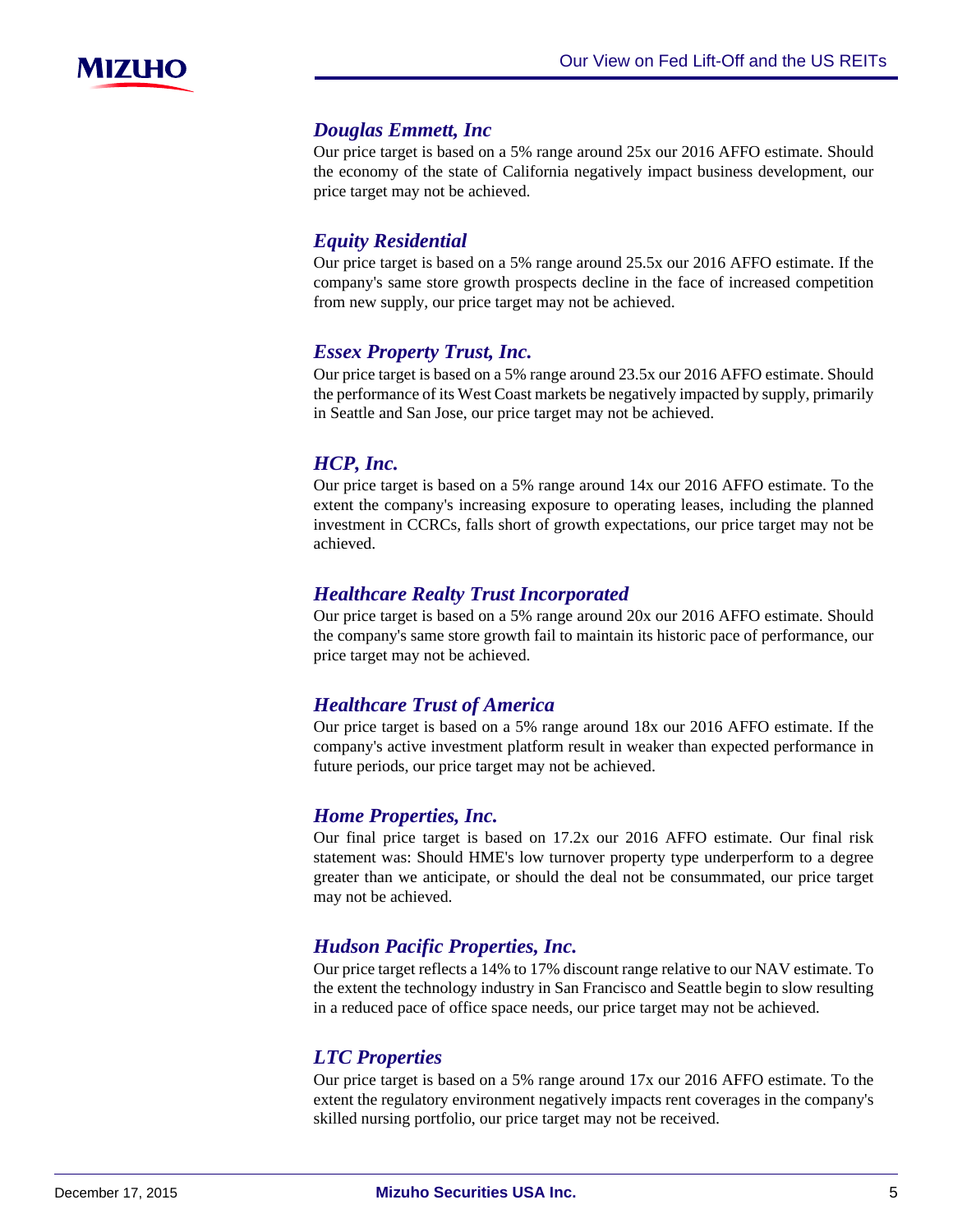

#### *Mid-America Apartment Communities, Inc.*

Our price target is based on a 5% range around 18.5x our 2016 AFFO estimate. Should MAA's secondary markets experience further job growth deceleration, our price target may not be achieved.

#### *National Health Investors, Inc.*

Our price target is based on a 5% range around 15x our 2016 AFFO estimate. Should senior housing development negatively impact the company's RIDEA growth prospects, our price target may not be achieved.

#### *Paramount Group, Inc.*

Our price target reflects a 14% to 17% discount range relative to our NAV estimate. Should the company find some difficulty producing rent growth from its portfolio from this leasing effort, our price target may not be achieved.

#### *Parkway Properties, Inc.*

Our price target reflects a 5% to 10% discount range relative to our NAV estimate. To the extent PKY's active investment platform results in pockets of underperformance relative to expectations, our price target may not be achieved.

#### *Post Properties, Inc.*

Given the elevated industry chatter regarding consolidation, and with PPS being a direct part of that conversation, our price target is based on a 5% range around 21.5x our 2016 AFFO estimate -- above its nearest peers. In the absence of a transaction, and/ or if supply pressures continue to mute same store performance to a degree greater than expected, our price target may not be achieved.

### *Sabra Health Care REIT, Inc.*

Our price target is based on a 5% range around our current NAV estimate. If the company encounters difficulty finding investments that meet its quality and growth criteria, our price target may not be achieved.

#### *UDR, Inc.*

Our price target is based on a 5% range around 23.5x our 2016 AFFO estimate. Should UDR experience revenue growth deceleration to a degree greater than our expectations, our price target may not be achieved.

#### *Ventas, Inc.*

Our price target is based on a 5% range around 15x our 2016 AFFO estimate. Should the company's fast pace of investment activity result in some missteps given the numerous moving parts, our price target may not be achieved.

#### *Welltower, Inc.*

Our price target is based on a 5% range around 16x our 2016 AFFO estimate. If the company's significant exposure to the RIDEA structure results in declining same store prospects in the face of new supply growth, our price target may not be achieved.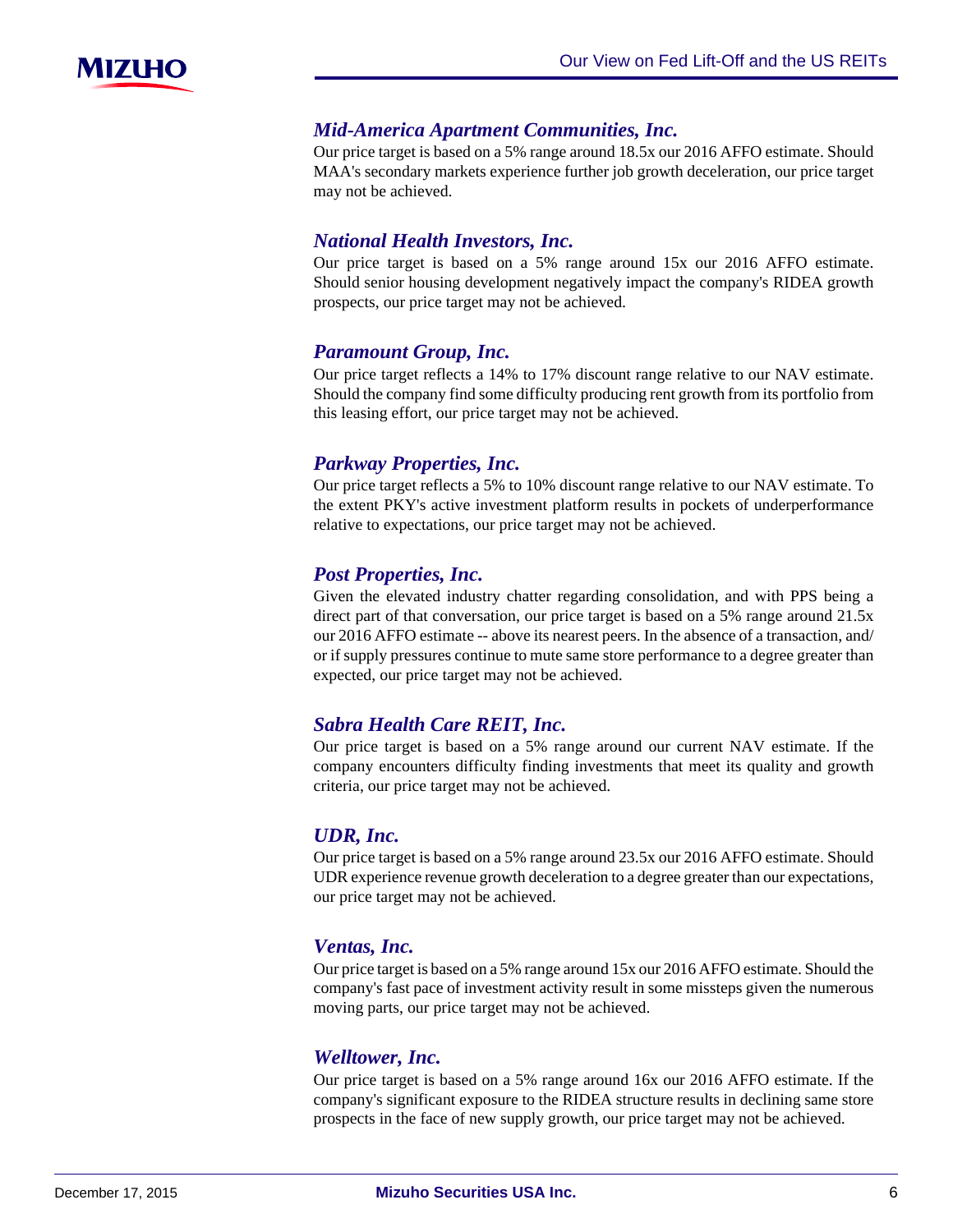

#### **IMPORTANT DISCLOSURES**

The disclosures for the subject companies of this report as well as the disclosures for Mizuho Securities USA Inc. entire coverage universe can be found at<https://msusa.bluematrix.com/sellside/Disclosures.action>or obtained by contacting [EQSupervisoryAnalystUS@us.mizuho-sc.com](mailto:EQSupervisoryAnalystUS@us.mizuho-sc.com) or via postal mail at Equity Research Editorial Department, Mizuho Securities USA Inc., 320 Park Avenue, 12th Floor, New York NY, 10022.

#### **Ownership Disclosures and Material Conflicts of Interest or Position as Officer or Director**

None

#### **Receipt of Compensation**

Mizuho Securities USA Inc. and or its affiliates has received compensation for investment banking services for Alexandria Real Estate Equities, BioMed Realty Trust, Inc., Equity Residential, LTC Properties, Mid-America Apartment Communities, Inc. and Welltower, Inc. in the past 12 months.

Mizuho Securities USA Inc. and or its affiliates expects to receive or intends to seek compensation for investment banking services for Alexandria Real Estate Equities, BioMed Realty Trust, Inc. and Mid-America Apartment Communities, Inc. in the next 3 months.

Mizuho Securities USA Inc. and or its affiliates has managed or co-managed a public offering of securities for Alexandria Real Estate Equities, BioMed Realty Trust, Inc., Equity Residential, LTC Properties, Mid-America Apartment Communities, Inc. and Welltower, Inc. in the past 12 months.

Mizuho Securities USA Inc. and or its affiliates makes a market in the following securities: Alexandria Real Estate Equities, Apartment Investment & Management Company, AvalonBay Communities, Inc., BioMed Realty Trust, Inc., Boston Properties, Inc., Brandywine Realty Trust, Camden Property Trust, Corporate Office Properties Trust, Douglas Emmett, Inc, Equity Residential, Essex Property Trust, Inc., HCP, Inc., Healthcare Realty Trust Incorporated, Healthcare Trust of America, Home Properties, Inc., Hudson Pacific Properties, Inc., LTC Properties, Mid-America Apartment Communities, Inc., National Health Investors, Inc., Paramount Group, Inc., Parkway Properties, Inc., Post Properties, Inc., UDR, Inc., Ventas, Inc. and Welltower, Inc.

The compensation of the research analyst writing this report, in whole or part, is based on MSUSA's annual revenue and earnings and is not directly related to any specific investment banking compensation. MSUSA's internal policies and procedures prohibit research analysts from receiving compensation from companies covered in the research reports.

#### **Regulation Analyst Certification (AC)**

I, Richard Anderson, hereby certify that the views expressed in this research report accurately reflect my personal views about any and all the subject companies. No part of my compensation was, is or will be, directly or indirectly, related to the specific recommendations or views expressed in this research report.

#### **Rating Definitions**

Mizuho Securities USA investment ratings are based on the following definitions. Anticipated share price change is based on a 6- to 12-month time frame. Return expectation excludes dividends.

| Buv:          | Stocks for which the anticipated share price appreciation exceeds 10%.                      |
|---------------|---------------------------------------------------------------------------------------------|
| Neutral:      | Stocks for which the anticipated share price appreciation is within 10% of the share price. |
| Underperform: | Stocks for which the anticipated share price falls by 10% or more.                          |
| RS:           | Rating Suspended - rating and price objective temporarily suspended.                        |
| NR:           | No Rating - not covered, and therefore not assigned a rating.                               |

#### **Rating Distribution**

| (As of 9/30/2015)   | % of coverage | IB service past 12 mo |
|---------------------|---------------|-----------------------|
| Buy (Buy)           | 46.6%         | 55.2 %                |
| Hold (Neutral)      | 52.9%         | 44.8%                 |
| Sell (Underperform) | 0.6%          | $0\%$                 |

For disclosure purposes only (NYSE and FINRA ratings distribution requirements), our Buy, Neutral and Underperform ratings are displayed as Buy, Hold and Sell, respectively.

For additional information: Please log on to <http://www.mizuhosecurities.com/us> or write to Mizuho Securities USA, 320 Park Ave, 12th FL, New York, NY 10020.

#### **Disclaimers**

This report has been prepared by Mizuho Securities USA Inc. ("MSUSA"), a subsidiary of Mizuho Securities Co., Ltd. ("MHSC"), solely for the purpose of supplying information to the clients of MSUSA and/or its affiliates to whom it is distributed. This report is not, and should not be construed as, a solicitation or offer to buy or sell any securities or related financial products.

This report has been prepared by MSUSA solely from publicly available information. The information contained herein is believed to be reliable but has not been independently verified. MSUSA makes no guarantee, representation or warranty, and MSUSA, MHSC and/or their affiliates, directors,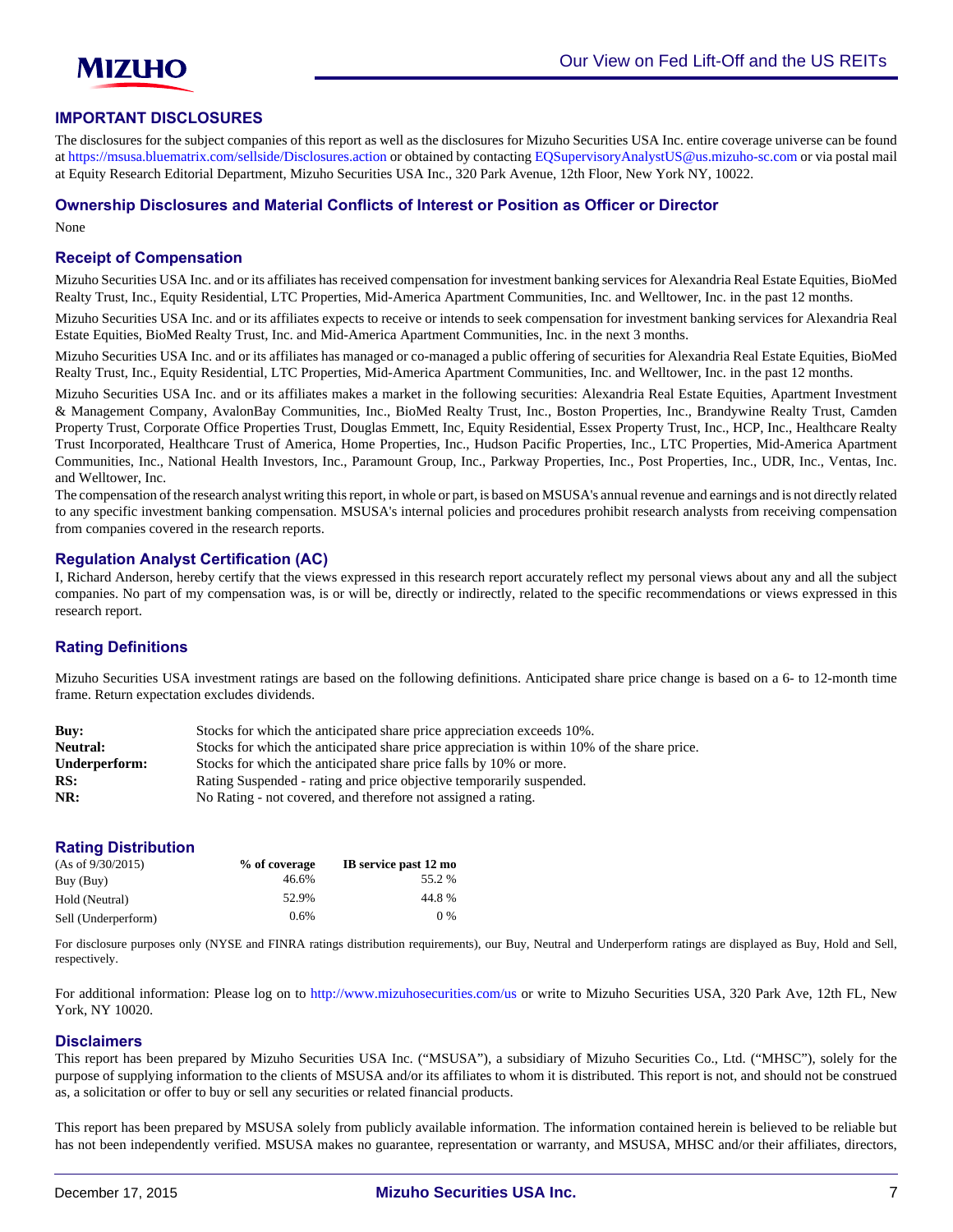employees or agents accept no responsibility or liability whatsoever as to the accuracy, completeness or appropriateness of such information or for any loss or damage arising from the use or further communication of this report or any part of it. Information contained herein may not be current due to, among other things, changes in the financial markets or economic environment. Opinions reflected in this report are subject to change without notice.

This report does not constitute, and should not be used as a substitute for, tax, legal or investment advice. The report has been prepared without regard to the individual financial circumstances, needs or objectives of persons who receive it. The securities and investments related to the securities discussed in this report may not be suitable for all investors, and the report is intended for distribution to Institutional Investors. Readers should independently evaluate particular investments and strategies, and seek the advice of a financial adviser before making any investment or entering into any transaction in relation to the securities mentioned in this report.

MSUSA has no legal responsibility to any investor who directly or indirectly receives this material. Investment decisions are to be made by and remain as the sole responsibility of the investor. Investment involves risks. The price of securities may go down as well as up, and under certain circumstances investors may sustain total loss of investment. Past performance should not be taken as an indication or guarantee of future performance. Unless otherwise attributed, forecasts of future performance represent analysts' estimates based on factors they consider relevant. Actual performance may vary. Consequently, no express or implied warranty can be made regarding future performance.

Any references in this report to Mizuho Financial Group, Inc. ("MHFG"), MHSC and/or its affiliates are based only on publicly available information. The authors of this report are prohibited from using or even obtaining any insider information. As a direct subsidiary of MHSC and indirect subsidiary of MHFG, MSUSA does not, as a matter of corporate policy, cover MHFG or MHSC for investment recommendation purposes.

MSUSA or other companies affiliated with MHFG or MHSC, together with their respective directors and officers, may have or take positions in the securities mentioned in this report, or derivatives of such securities or other securities issued by companies mentioned in this report, for their own account or the accounts of others, or enter into transactions contrary to any recommendations contained herein, and also may perform or seek to perform broking and other investment or securities related services for the companies mentioned in this report as well as other parties generally.

#### **Restrictions on Distribution**

This report is not directed to, or intended for distribution to or use by, any person who is a citizen or resident of, or entity located in, any locality, territory, state, country or other jurisdiction where such distribution, publication, availability or use would be contrary to or restricted by law or regulation. Persons or entities into whose possession this report comes should inform themselves about and observe such restrictions.

**United States:** Mizuho Securities USA Inc., a member of the MHSC Group, 320 Park Avenue, 12th Floor, New York, NY 10022, USA, contact number +1-212-209-9300, distributes or approves the distribution of this report in the United States and takes responsibility for it. Any transaction by a US investor resulting from the information contained in this report may be effected only through MSUSA. Interested US investors should contact their MSUSA sales representative.

**United Kingdom/European Economic Area:** This report is distributed or has been approved for issue and distribution in the UK by Mizuho International plc ("MHI"), Bracken House, One Friday Street, London EC4M 9JA, a member of the MHSC Group. MHI is authorized and regulated by the Financial Services Authority and is a member of the London Stock Exchange. For the avoidance of doubt this report is not intended for retail clients. This report may be distributed in other member states of the European Union.

**Japan:** This report is distributed in Japan by Mizuho Securities Co., Ltd. ("MHSC"), Otemachi First Square Otemachi 1-chome, Chiyoda-ku, Tokyo 100-0004, Japan. Registered Financial Instruments Firm, No. 94 (Kinsho), issued by the Director, Kanto Local Finance Bureau. MHSC is a member of the Japan Securities Dealers Association, the Japan Securities Investment Advisers Association and the Financial Futures Association of Japan, and the Type II Financial Instruments Firms Association.

**Singapore:** This report is distributed or has been approved for distribution in Singapore by Mizuho Securities (Singapore) Pte. Ltd. ("MHSS"), a member of the MHSC Group, which is regulated by the Monetary Authority of Singapore. Any research report produced by a foreign Mizuho entity, analyst or affiliate is distributed in Singapore only to "Institutional Investors," "Expert Investors" or "Accredited Investors" as defined in the Securities and Futures Act, Chap. 289 of Singapore. Any matters arising from, or in connection with this material, should be brought to the attention of MHSS.

**Hong Kong:** This report is being distributed in Hong Kong by Mizuho Securities Asia Limited ("MHSA"), a member of the MHSC Group, which is licensed and regulated by the Hong Kong Securities and Futures Commission.

**Australia:** This report is being distributed in Australia by MHSA, which is exempted from the requirement to hold an Australian financial services license under the Corporation Act 2001 ("CA") in respect of the financial services provided to the recipients. MHSA is regulated by the Securities and Futures Commission under the laws of Hong Kong, which differ from Australian laws. Distribution of this report is intended only for recipients who are "wholesale clients" within the meaning of the CA.

If you do not wish to receive our reports in the future, please contact your sales person and request to be removed from receiving this distribution.